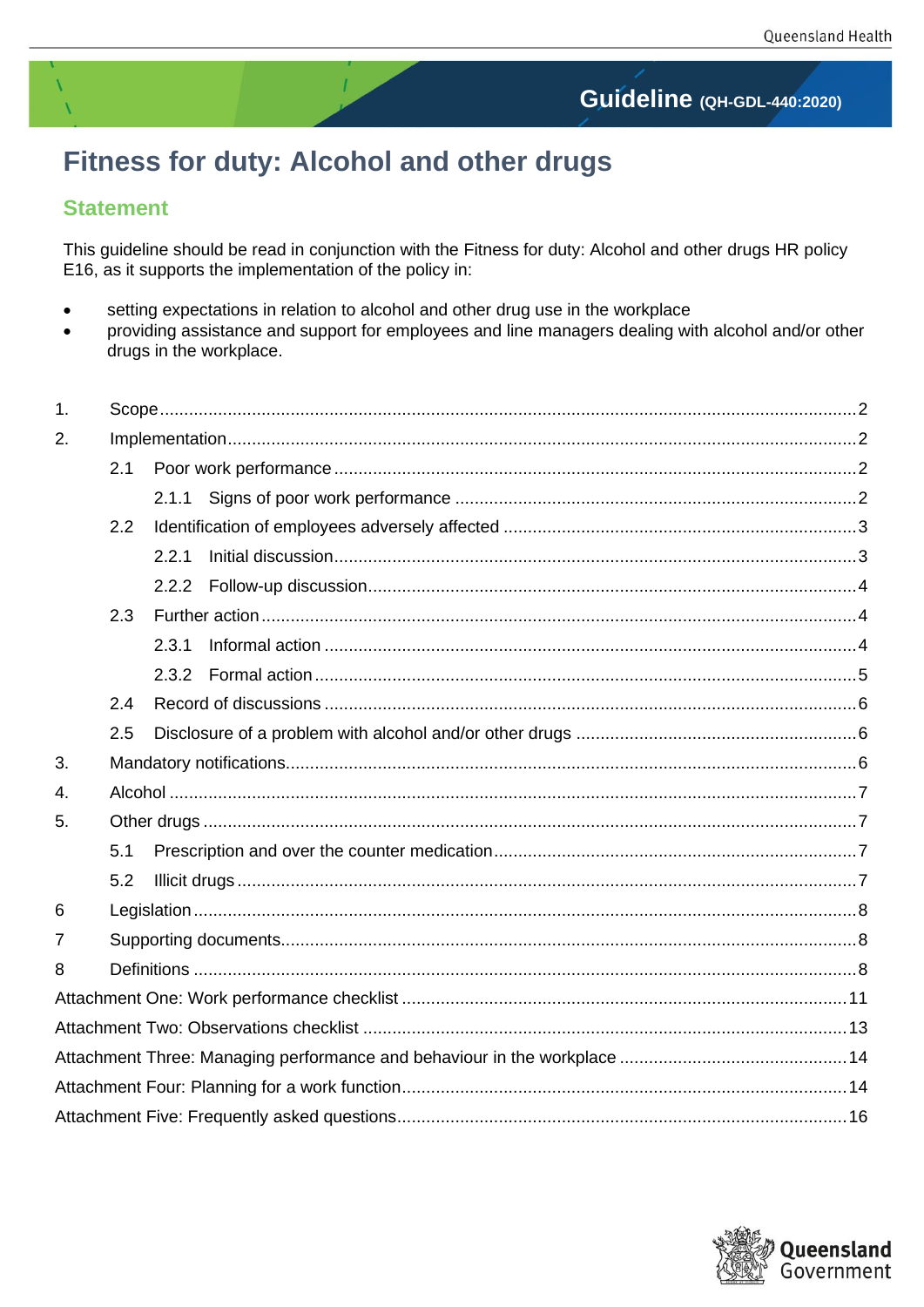#### <span id="page-1-0"></span>**1. Scope**

This guideline applies to all Queensland Health employees (including permanent, temporary, full-time, part-time and casual employees), students, volunteers and contractors.

Compliance with this guideline is not mandatory, but sound reasoning must exist for departing from the recommended principles within a guideline.

#### <span id="page-1-1"></span>**2. Implementation**

Work performance, conduct and safety is the focus of this guideline. Employees are reminded of the requirement to ensure their private conduct maintains the integrity of the Queensland public service and their ability to perform their duties as outlined in section 1.5(d) of the Code of Conduct for the Queensland Public Service.

An important part of the role of a manager is to create a nurturing work environment that is supportive, inclusive and respectful for all employees. Managers also have an obligation to provide a safe workplace that does not create a risk of harm to employees. Managers should ensure they create an environment where open communication is standard practice.

Support for employees whose conduct, performance or attendance is affected by alcohol or other drug use should be consistent regardless of what substance may be involved.

#### <span id="page-1-2"></span>**2.1 Poor work performance**

Even quite small amounts of alcohol or other drugs can reduce performance to the level where it may affect productivity and represent a health and safety risk. An employee's alcohol or other drug consumption patterns outside working hours can also affect safety and productivity while at work. For example, the hangover effects of alcohol can negatively influence work performance long after blood alcohol levels have returned to zero.

#### <span id="page-1-3"></span>**2.1.1 Signs of poor work performance**

The criteria for evaluating poor work performance can be broadly divided into the following six areas:

- 1 Absenteeism (including noticeable patterns of increased lost time).
- 2 Decreased quality of work.
- 3 Decreased quantity of work.
- 4 Increased workplace incidents.<br>5 Effects on the individual employ
- Effects on the individual employee.
- 6 Effects on customers, clients, patients.

Further detail about these categories is outlined in Attachment One of this document, which is a work performance checklist that can be used to assess against the required work performance standard.

Managers are reminded of their responsibility to proactively manage the work performance and conduct of their employees and are required to take appropriate action if unacceptable work performance and/or conduct issues arise.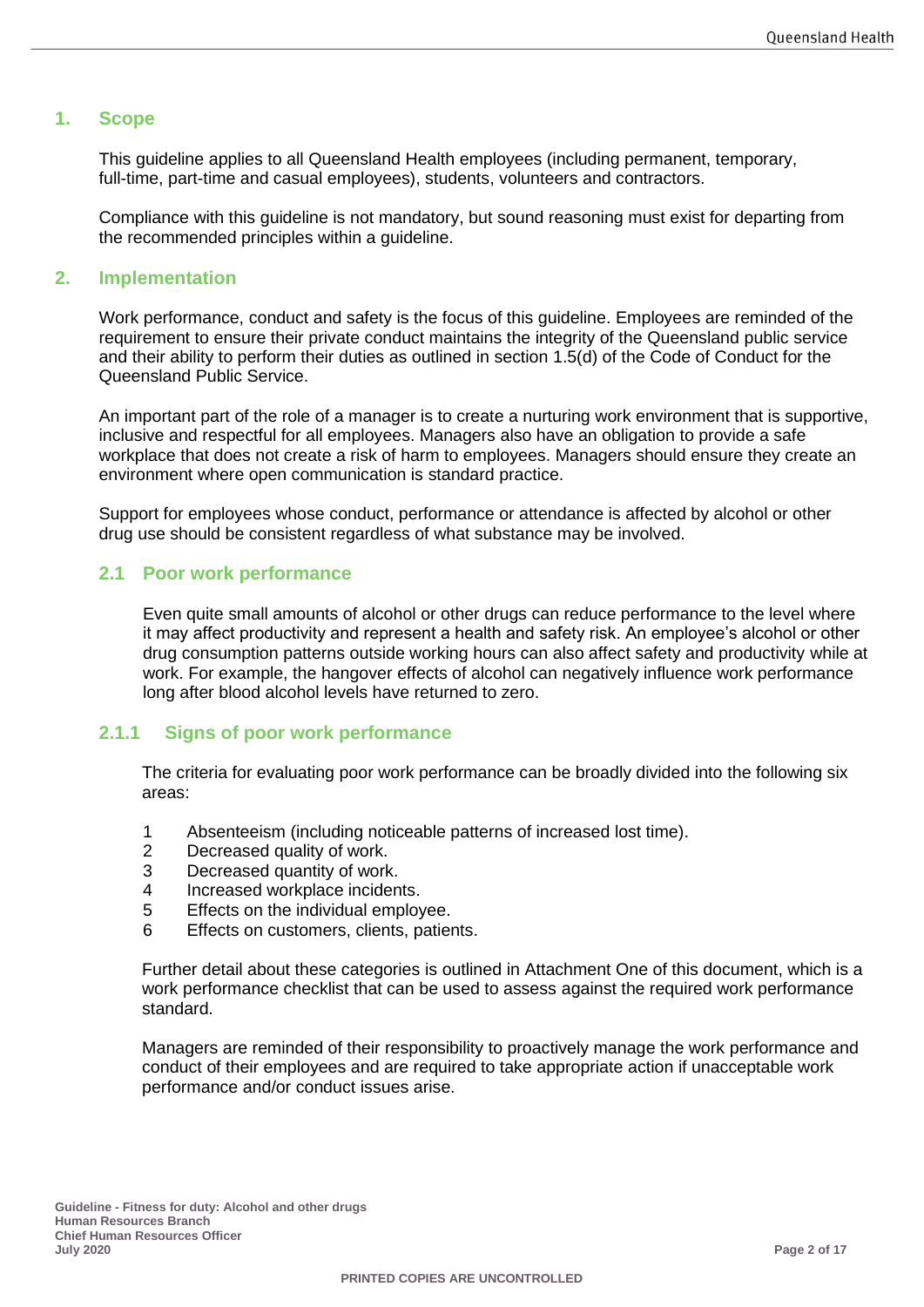# <span id="page-2-0"></span>**2.2 Identification of employees adversely affected**

Managers have a responsibility to provide and maintain a safe working environment which extends to an employee's alcohol or other drug use. If a manager believes an employee is not capable of performing work in a safe manner, they must ensure that the person is not in any personal risk or in a position to create a health and safety risk for others.

Work health and safety legislation requires that employees must not endanger their own safety or the safety of any other person at work.

When an employee's conduct and/or performance is suspected of being adversely affected by alcohol or other drugs at work, primary consideration must be given to provide support to the person and the safety of others.

Any decision to act must be based on an objective assessment of the situation and considerations of safety and work performance.

Alcohol or other drug related use may result in physical symptoms such as bloodshot eyes, trembling hands or slurred speech that may be very similar to the symptoms of a range of medical conditions.

Managers and other employees are usually not qualified to make clinical diagnoses of intoxication or dependency, nor are they qualified to provide treatment or counselling for, or judgements about, alcohol or other drug problems.

Attachment Two provides an observation checklist to assist managers with recording observations.

In all instances where an employee's performance, conduct or behaviour suggests that the employee is affected by alcohol or other drugs in the workplace, the manager is to inform their local human resources/occupational health and safety team providing details about the situation/incident and what action has been taken to support the employee.

## <span id="page-2-1"></span>**2.2.1 Initial discussion**

When preparing to have a conversation with an employee whose conduct or performance is outside of what is normally expected for that person and that person appears adversely affected by alcohol or other drugs, it is important the manager takes a careful and considered approach. The following steps may assist in making difficult conversations easier and more constructive:

- State what the issue is upfront; don't preface the conversation with unnecessary small talk.
- Stick to the facts, give examples where possible and explain how the issue impacts the workplace.
- Listen to the employee and their point of view and keep an open mind when considering alternative solutions.
- Be prepared for the employee to react emotionally, become hostile or defensive.
- Remain calm and focus on the issues rather than the person.

When dealing with an employee who appears adversely affected by alcohol or other drugs, explain your observations and the reasons for your concerns avoiding confrontation and being provoked into a debate. It is also important to avoid using judgmental words or labels such as 'drunk' or 'stoned'.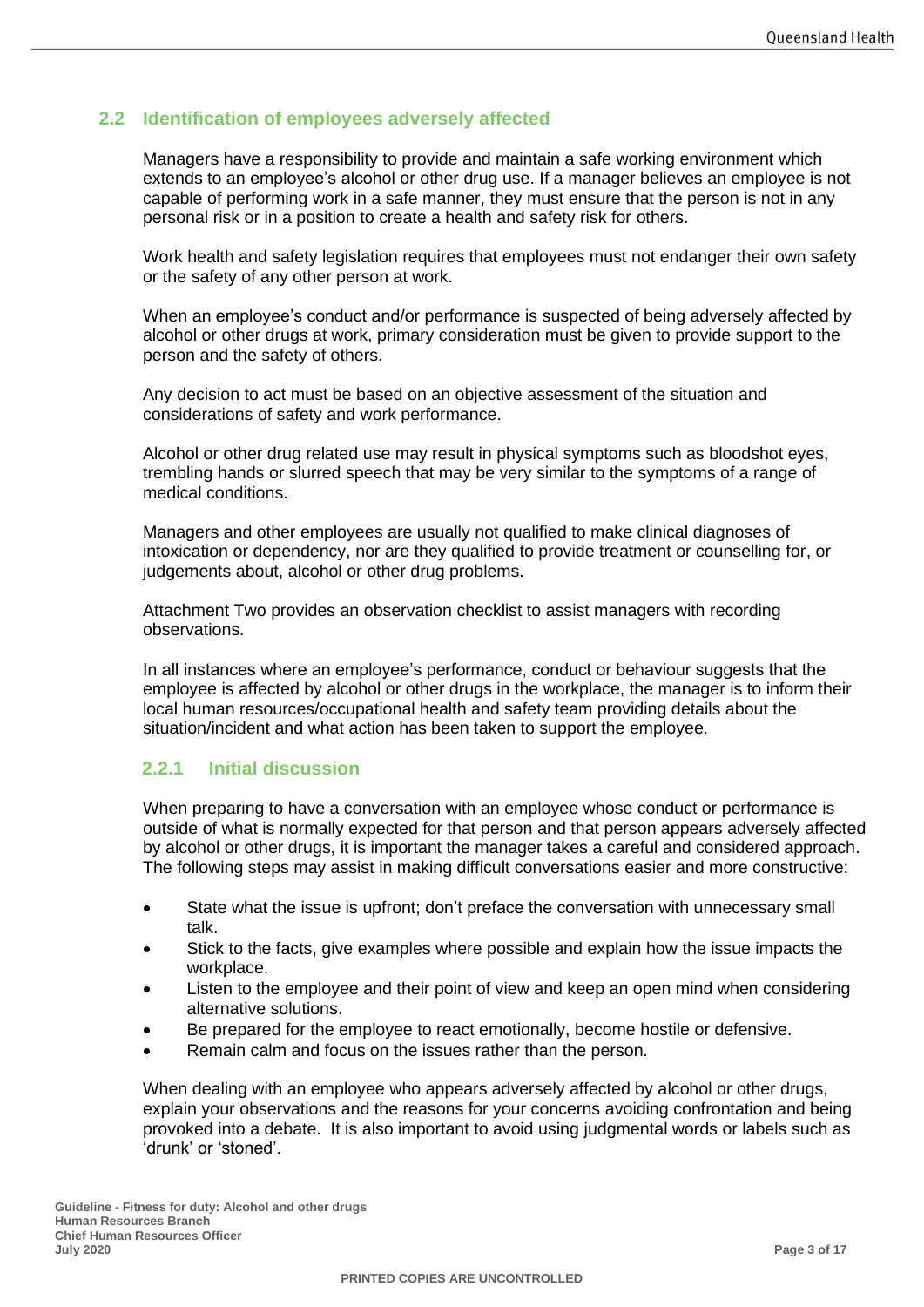An employee must comply with any reasonable directions from their manager regarding work health and safety. If an employee is suspected of being adversely affected by alcohol or other drugs and is asked to leave the workplace for this reason, they must comply.

To ensure the safety of the employee and others, transportation home will be arranged for the employee at the expense of the employer. Leave options should be considered on a case by case basis. Managers should contact their local human resources team for further advice and support.

If the manager believes the employee is at serious risk of causing harm to themselves or others, the manager should call Queensland Police Service on 000.

#### <span id="page-3-0"></span>**2.2.2 Follow-up discussion**

When the employee returns to work, a follow-up discussion should be arranged between the employee and their manager. Employees are able to request a union representative or support person accompany them to any discussion with their manager.

During this follow-up discussion the employee must be given the opportunity to talk about what happened. It may be that the employee has a reasonable explanation for the issue, for example the employee was ill or adversely affected by prescribed medication.

If the cause of the behaviour is unclear, further enquiries may be necessary. This may include requesting medical information from the employee's treating medical practitioner or discussing the matter with the local human resources team.

If the employee can produce supporting documentation from their medical practitioner they should be allowed to access sick leave provisions and if appropriate, counselled about the potential impact of prescribed drugs on workplace safety. The manager should also ensure the employee is aware of how additional support can be obtained if required, including the availability of employee assistance.

If the employee cannot provide supporting documentation or admits to being adversely affected by alcohol or other drugs, the manager should liaise with the local human resources team to determine an appropriate course of action.

#### <span id="page-3-1"></span>**2.3 Further action**

If the performance and/or behavioural concerns continue, further action may be required. Employees are able to request a union representative or support person accompany them to any discussions and/or meetings with their manager.

Attachment Three outlines the process for managing performance and behaviours in the workplace.

## <span id="page-3-2"></span>**2.3.1 Informal action**

Initial discussions with any employee regarding work performance should be on an informal basis, at the local level. The manager needs to outline to the employee what the expectations and concerns are. Simply making an employee aware that the situation is below standard can lead to an improvement. In some cases, it may simply be a short-term problem and when brought to the employee's attention the effect on productivity may cease. An informal conversation may lead to the employee realising that they are not performing at an acceptable standard.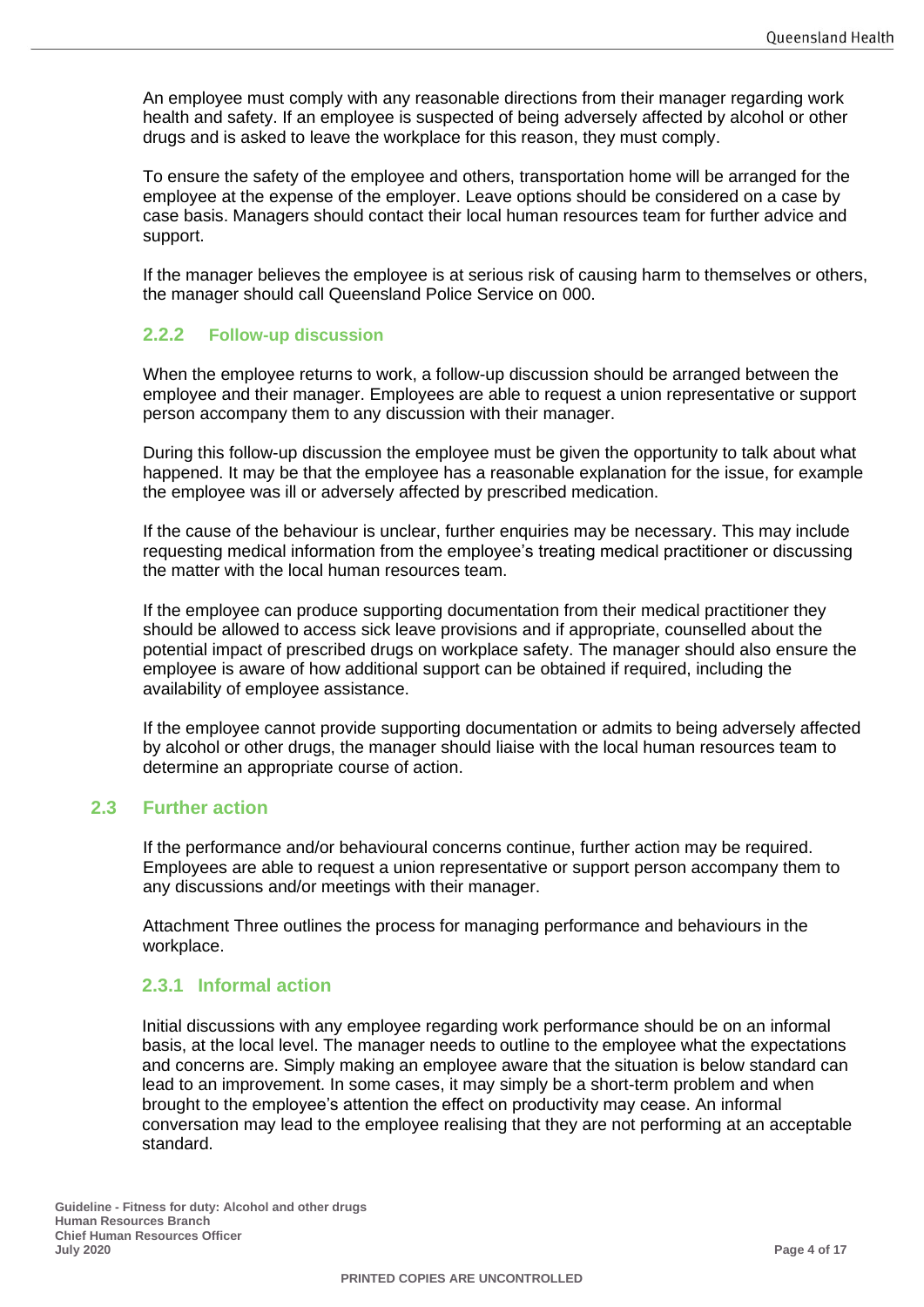Informal discussions may also provide an opportunity to identify medical problems which may be causing poor performance.

If the informal approach does not achieve an improvement it may seem easier just to leave things as they are, however, the situation may become worse if the employee does not accept that their alcohol or other drug use is impacting on the workplace. The risks, costs and stress to the employee's wellbeing and the employer will become more significant.

If an informal approach does not result in any apparent improvement in work performance then a formal process is the next stage.

#### <span id="page-4-0"></span>**2.3.2 Formal action**

Formal action may include implementing one of the following structured processes:

#### **(i) Medical management**

Where it is identified an employee's performance or behaviour may be the result of a medical condition, the manager, with the employee's consent should request further information from the employee's treating medical practitioner. At a minimum, the information requested from the medical practitioner should include details of how the medical condition effects the employee's ability to perform the duties of their role, details of the duties they are able to perform if a graduated return to work/suitable duties plan is required, and an approximate duration of the medical condition.

In certain circumstances, if a delegate is reasonably satisfied that an employee's absence or inability to perform their duties is the result of a medical condition, consideration may be given under part 7 of the *Public Service Act 2008* to direct the employee to attend an independent medical examination.

Managers must consult with their local human resources team prior to commencing any action under part 7 of the Public Service Act.

Any action must also be in accordance with the Mental or Physical Incapacity of Employees HR Policy E11. Further information is also available in the Public Service Commission's Commission Chief Executive Guideline: Managing employee health, safety and wellbeing – independent medical examinations *(Public Service Act 2008)*.

## **(ii) Performance improvement plan (PIP)**

A PIP is a formal structured approach to managing unsatisfactory performance concerns and may be considered if informal approaches have not resulted in improvement.

Managers must consult with their local human resources team prior to commencing any formal performance improvement process.

A PIP must be developed in accordance with the Performance Improvement HR Policy G11 and be supported by relevant evidence to demonstrate the performance concerns.

Prior to considering implementation of a PIP, it is recommended an employee has a performance and development plan (PDP) in place which clearly outlines the performance objectives and expectations of their role. Further information is available in the Performance and Development HR Policy G9*.*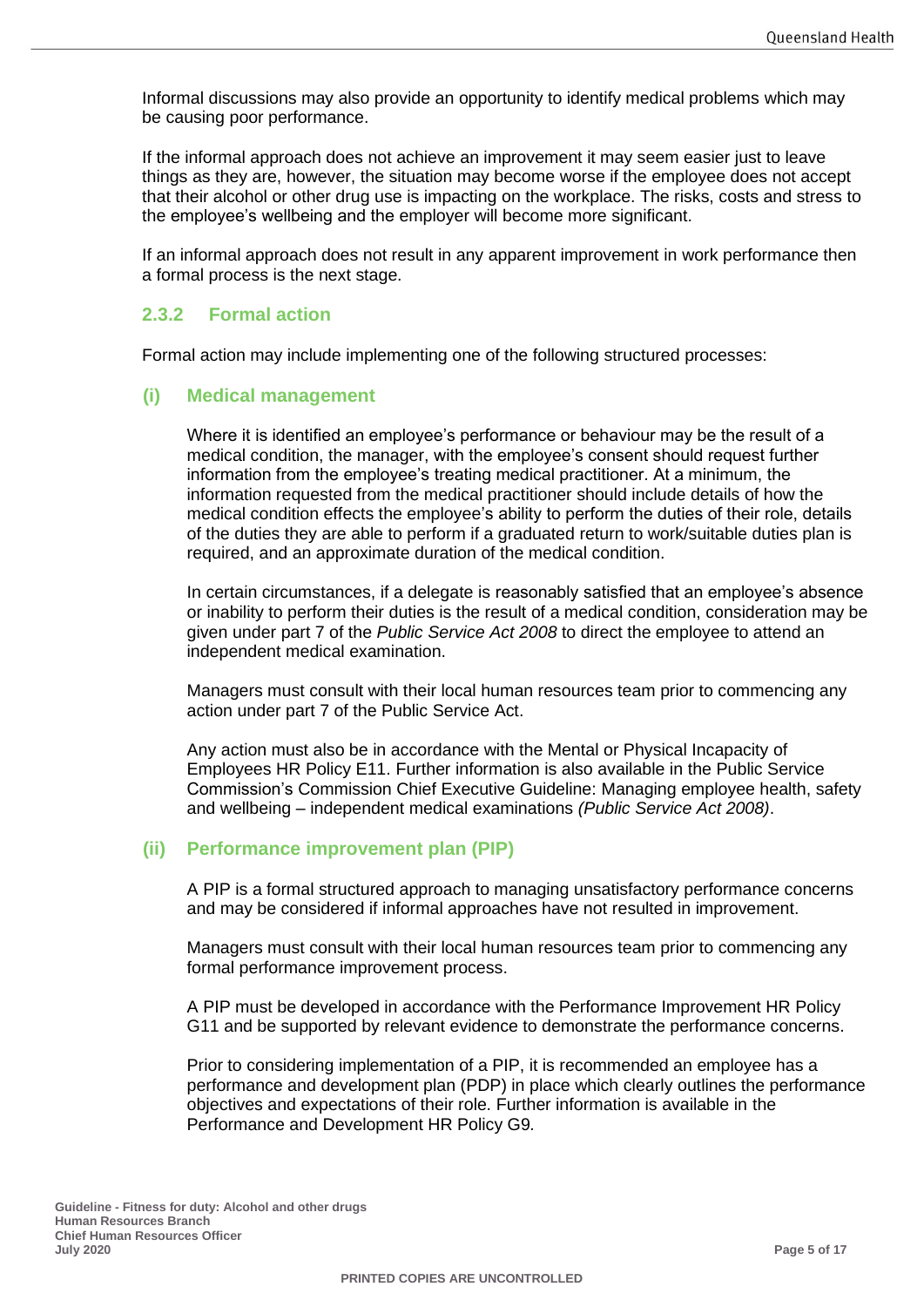### **(iii) Disciplinary process**

In certain circumstances, formal action may include escalation to a disciplinary process, for example, where a PIP has resulted in limited or no improvement in performance and/or behaviour.

A disciplinary process may also be enacted, in the absence of a PIP, where the performance and/or behaviour of an employee raises allegations of serious misconduct.

Managers must consult with their local human resources team prior to commencing any disciplinary process.

Further information is available in the Discipline HR Policy E10.

#### <span id="page-5-0"></span>**2.4 Record of discussions**

It is recommended that the manager keep a record of all discussions with the employee, formal and informal, relating to the performance/behaviour. File notes or diary entries are preferred methods and should include the date, time and location of the discussion, the names and positions of persons in attendance, details of the discussion and any actions arising from the discussion. File notes must be held in a secure location to maintain confidentiality. File notes should be made as soon as practicable after a discussion, and a copy should be provided to the employee.

All notes should be factual, and contain statements that can be verified, for example, 'slurred speech' or 'raised voice' rather than 'drunk'.

#### <span id="page-5-1"></span>**2.5 Disclosure of a problem with alcohol and/or other drugs**

When an employee chooses to voluntarily disclose issues relating to their use of alcohol or other drugs, managers must provide support to the employee to enable them to manage the issue.

Managers are required to consider reasonable adjustment options including suitable duties plans where required and should work with the local occupational health and safety team and/or a rehabilitation and return to work coordinator in conjunction with the employee and treating medical practitioner.

#### <span id="page-5-2"></span>**3. Mandatory notifications**

Mandatory notifications are required for matters of a more serious nature, where public health and safety are at risk, and must be reported as soon as possible after identification.

An employer must notify the Australian Health Practitioner Regulation Agency (AHPRA) as soon as practicable if they reasonably believe a registered health practitioner has behaved in a way that constitutes 'notifiable conduct' which, under the *Health Practitioner Regulation National Law Act 2009,*  includes where the practitioner has practiced while affected by alcohol or other drugs.

Further information is available from the AHPRA website [www.ahpra.gov.au.](http://www.ahpra.gov.au/)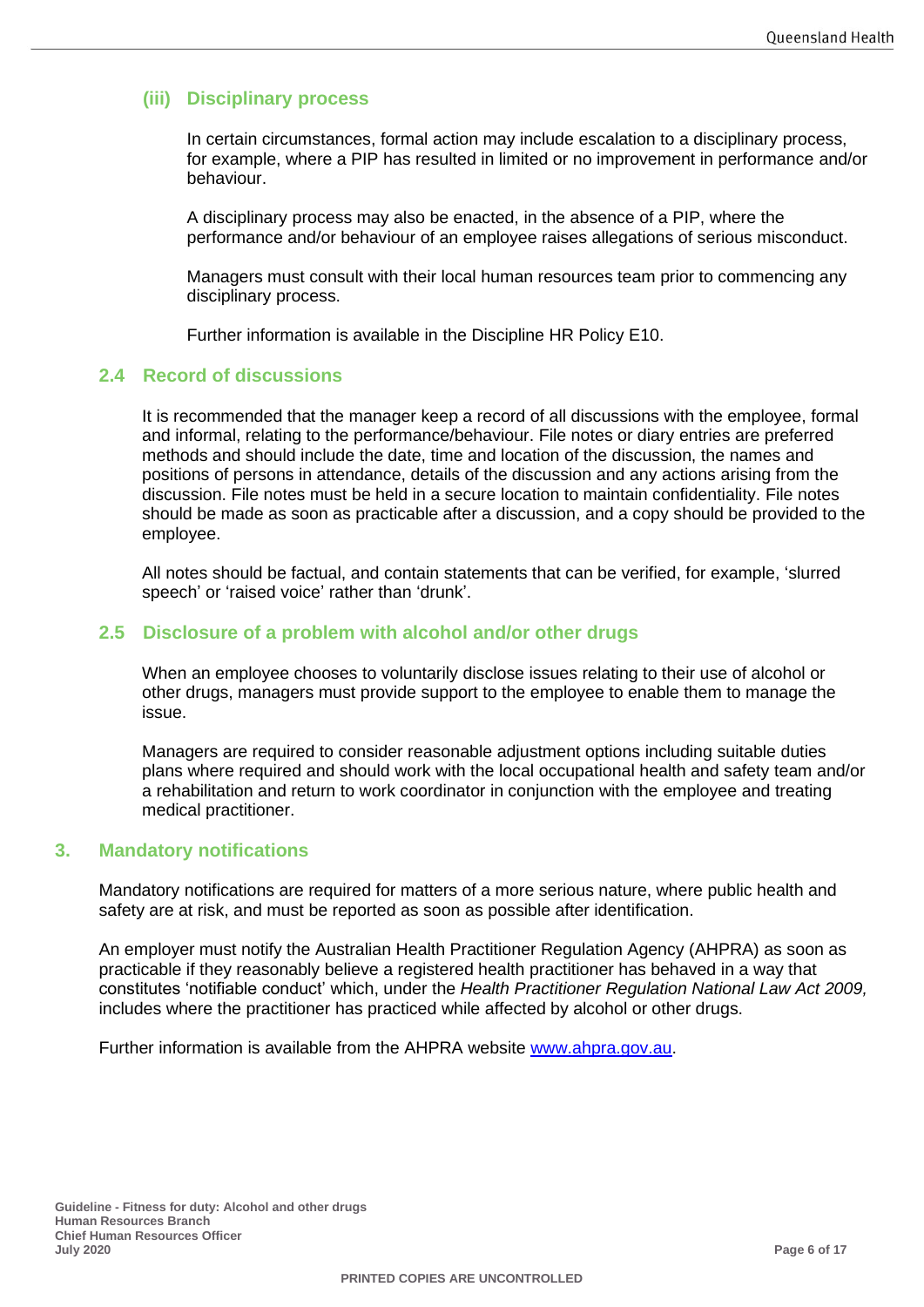## <span id="page-6-0"></span>**4. Alcohol**

No employee is to attend work under the influence of alcohol or when experiencing the effects of a hangover.

The consumption of alcohol during working hours is not encouraged, for example during lunch and other scheduled breaks.

Responsible service of alcohol practices will be observed at all work endorsed events and social functions. If employees consume alcohol at work endorsed events and social functions they are expected to do so in a responsible manner and uphold the reputation and values of Queensland Health and the Queensland public service. Attachment Four provides further information for planning a work function.

#### <span id="page-6-2"></span><span id="page-6-1"></span>**5. Other drugs**

#### **5.1 Prescription and over the counter medication**

Employees are required to inform their manager if they are taking medication which has the potential to adversely affect performance. Employees are not required to reveal the nature of their condition; only inform their manager that their performance may be adversely affected by the medication.

The manager must ensure that no employee is disadvantaged by reporting they are taking prescribed drugs or over the counter medication and are not to request unnecessary information.

In the event of any reasonable adjustment requirements, the manager, in consultation with both the employee and the employee's treating medical practitioner, should make any recommended reasonable adjustment to the workplace (including the employee's duties). Adjustments must be regularly reviewed.

If ongoing adjustments are required, the manager should discuss the requirements with their local occupational health and safety and/or human resources team.

It is the responsibility of the employee to ensure they are:

- taking the prescription or pharmacy medication in accordance with the instructions given by their medical practitioner or as directed on the pack
- reporting any adverse reactions that may impact their ability to perform the duties of their role to their medical practitioner
- not misusing medications
- aware of the impact of consuming alcohol whilst taking medications
- aware of their limitations while taking medications (i.e. driving vehicles or operating machinery).

#### <span id="page-6-3"></span>**5.2 Illicit drugs**

No employee is to attend work under the influence of illicit drugs or when experiencing the effects of coming down.

Illicit drugs are not permitted on any Queensland Health premises or to be used during working hours. An employee found in possession of, or under the influence of, illicit drugs will be managed in accordance with the Discipline HR Policy E10.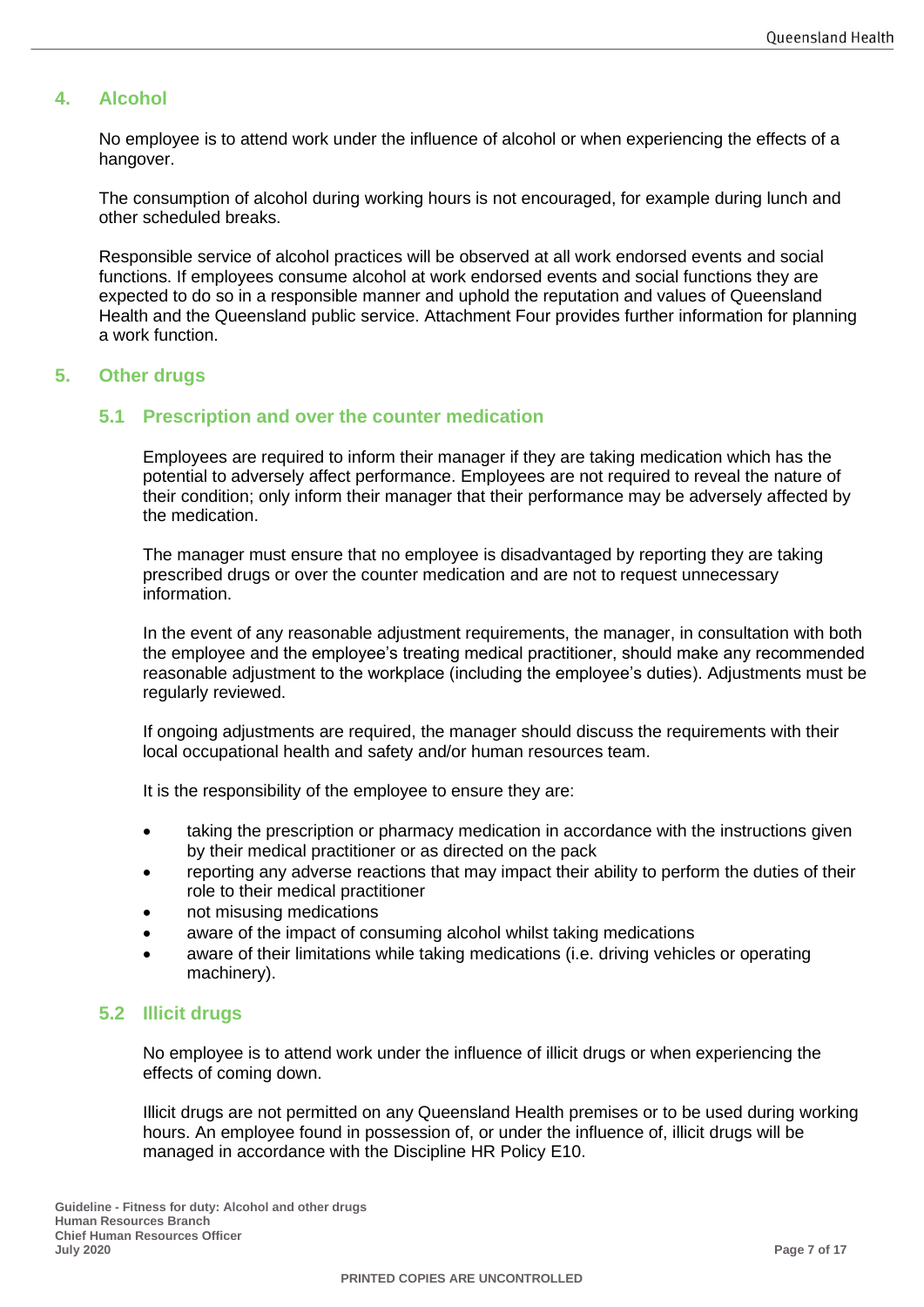The sale, transfer or manufacture of illicit drugs in the workplace is a criminal offence and may result in termination of employment. This includes pharmaceuticals or over-the-counter drugs that are usually prescribed by a medical practitioner.

Matters involving the presence or use of illicit drugs in the workplace will be referred to the Queensland Police Service. Contact the Queensland Health Police Liaison Unit for further assistance.

#### <span id="page-7-0"></span>**6 Legislation**

- *Anti-Discrimination Act 1991*
- *Health Practitioner Regulation National Law Act 2009*
- *Human Rights Act 2019*
- *Public Sector Ethics Act 1994*
- *Public Service Act 2008*
- *Work Health and Safety Act 2011*

## <span id="page-7-1"></span>**7 Supporting documents**

- Frequently asked questions (Attachment Five of this Guideline)
- Workplace Conduct and Ethics HR Policy E1 (QH-POL-113)
- Discipline HR Policy E10 (QH-POL-124)
- Mental or Physical Incapacity of Employees HR Policy E11 (QH-POL-170)
- Grievance resolution HR Policy E12 (QH-POL-140)
- Suspension HR Policy E14 (QH-POL-400)
- Fitness for duty: Alcohol and other drugs HR Policy E16 (QH-POL-420)
- Reasonable adjustment HR Policy G3 (QH-POL-210)
- Performance and Development HR Policy G9 (QH-POL-189)
- Performance Improvement HR Policy G11 (QH-POL-190)
- Work health and safety Policy (QH-POL-401:2014)
- Absence Management guideline (QH-GDL-094)
- Code of Conduct for the Queensland Public Service
- Chief Executive Guideline: Managing employee health, safety and wellbeing independent medical examinations *(Public Service Act 2008)*
- [National Code for Conduct for Heath Care Workers \(QLD\)](https://www.health.qld.gov.au/publications/system-governance/policies-standards/national-code-conduct-health-workers.pdf)
- [National Safety and Quality Health Service Standards](http://www.safetyandquality.gov.au/wp-content/uploads/2011/09/NSQHS-Standards-Sept-2012.pdf)
- [Queensland Health WHS Risk Profile](http://qheps.health.qld.gov.au/safety/sms/risk-profile.htm)

# <span id="page-7-2"></span>**8 Definitions**

| <b>Term</b> | <b>Definition</b>                                                                                                                                                                                                                                                                                                                                                                                                                                                                                                                                                                                                                                  |
|-------------|----------------------------------------------------------------------------------------------------------------------------------------------------------------------------------------------------------------------------------------------------------------------------------------------------------------------------------------------------------------------------------------------------------------------------------------------------------------------------------------------------------------------------------------------------------------------------------------------------------------------------------------------------|
| Coming down | Coming down refers to the period after taking a drug when your body is trying<br>to process the substances that have been taken. The duration of a drug<br>comedown, and how bad it is, depend on a number of factors including the<br>type of drug that was taken and the age, sex and tolerance of the person<br>who took it.<br>Each drug has its own unique after effects, and there are likely to be<br>differences in what you feel based on whether you took a stimulant or<br>depressant, with some effects lasting for several days. Nevertheless, there<br>are some similarities between many drugs, such as episodes of feeling flat or |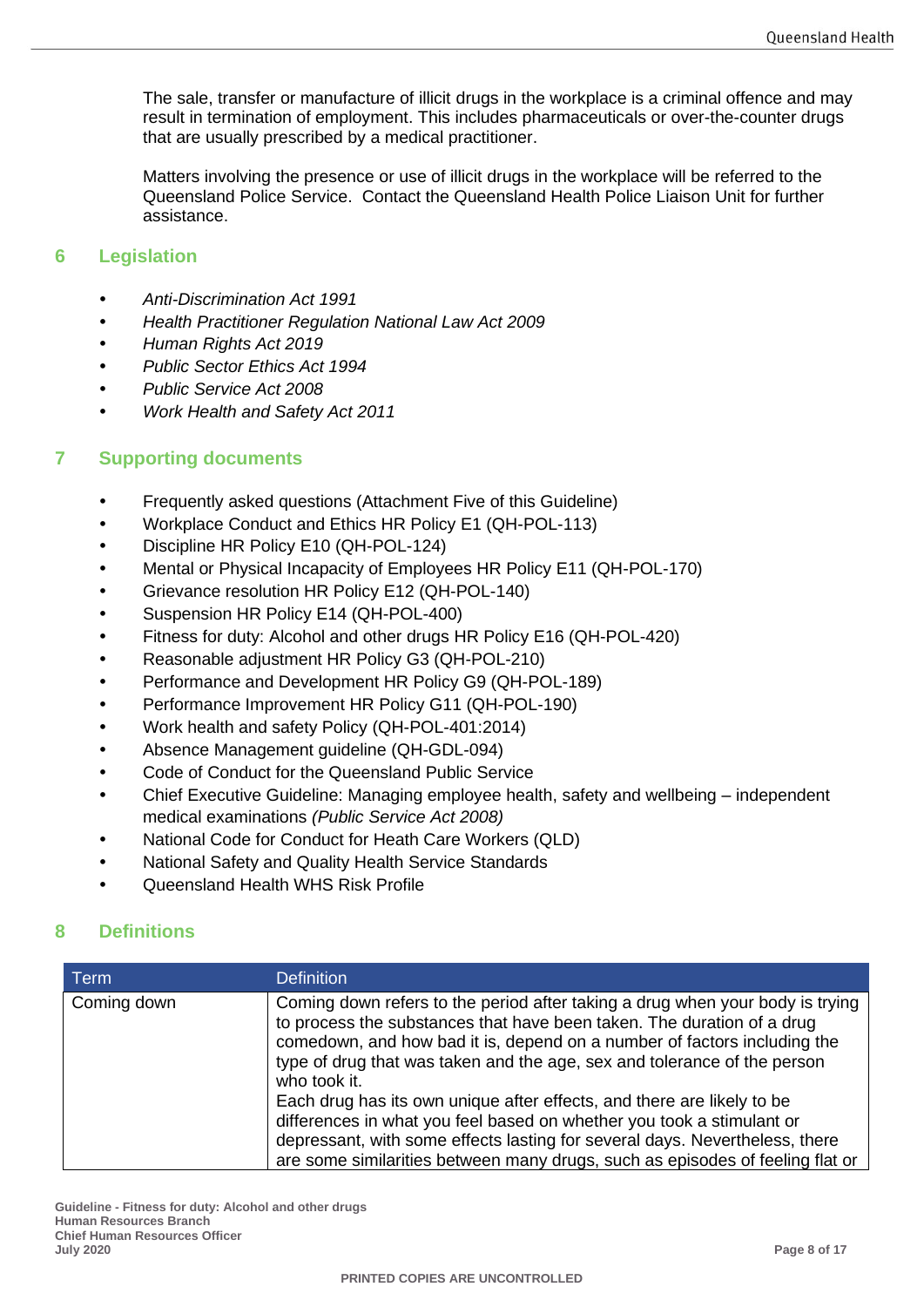|                      | depressed and feeling physically exhausted. People experiencing                                                                          |  |  |  |
|----------------------|------------------------------------------------------------------------------------------------------------------------------------------|--|--|--|
|                      | comedowns might feel:                                                                                                                    |  |  |  |
|                      | shaky                                                                                                                                    |  |  |  |
|                      | headaches                                                                                                                                |  |  |  |
|                      | nauseous                                                                                                                                 |  |  |  |
|                      | low energy                                                                                                                               |  |  |  |
|                      | sleep a lot or be unable to sleep                                                                                                        |  |  |  |
|                      |                                                                                                                                          |  |  |  |
|                      | loss of appetite.                                                                                                                        |  |  |  |
| Drug use             | Drug use refers to consumption of a psychoactive legal or illicit drug or<br>substance whether for recreational or therapeutic purposes. |  |  |  |
| <b>Employees</b>     | For the purposes of this guideline, employees includes all permanent,                                                                    |  |  |  |
|                      | temporary, full time, part time and casual employees, students, volunteers                                                               |  |  |  |
|                      | and contractors.                                                                                                                         |  |  |  |
| Hangover             | A hangover refers to the experience of various unpleasant physiological and                                                              |  |  |  |
|                      | psychological effects following consumption of alcohol. The specific effects of                                                          |  |  |  |
|                      | a 'hangover' will depend on what and how much was taken and how your                                                                     |  |  |  |
|                      |                                                                                                                                          |  |  |  |
|                      | body responded. A hangover is partly the body's reaction to the toxic effects                                                            |  |  |  |
|                      | of alcohol and the withdrawal from alcohol. The following day, the effects of a                                                          |  |  |  |
|                      | hangover may be experienced, including:                                                                                                  |  |  |  |
|                      | headache<br>$\bullet$                                                                                                                    |  |  |  |
|                      | diarrhoea, vomiting and nausea                                                                                                           |  |  |  |
|                      | tiredness and trembling                                                                                                                  |  |  |  |
|                      | increased heart rate and blood pressure                                                                                                  |  |  |  |
|                      | dry mouth and eyes<br>٠                                                                                                                  |  |  |  |
|                      | trouble concentrating<br>$\bullet$                                                                                                       |  |  |  |
|                      | anxiety<br>$\bullet$                                                                                                                     |  |  |  |
|                      | restless sleep.                                                                                                                          |  |  |  |
| Illicit drug/s       | Illicit drugs are illegal substances that can be classified into three main                                                              |  |  |  |
|                      | groups depending on the way they affect the brain:                                                                                       |  |  |  |
|                      | 1) stimulants – including speed (amphetamines), cocaine and ecstasy                                                                      |  |  |  |
|                      |                                                                                                                                          |  |  |  |
|                      | 2) depressants - including cannabis, heroin, and opium                                                                                   |  |  |  |
|                      | 3) hallucinogens – including lysergic acid diethylamide (LSD), magic                                                                     |  |  |  |
|                      | mushrooms.                                                                                                                               |  |  |  |
|                      | Illicit substances may include legal, prescription medications that have not                                                             |  |  |  |
|                      | been prescribed for the user by a medical practitioner.                                                                                  |  |  |  |
| Other drug/s         | Other drug/s refers to all legal and illegal substances, including performance                                                           |  |  |  |
|                      | and image enhancing drugs (PIEDs), tobacco, pharmaceutical substances,                                                                   |  |  |  |
|                      | and illicit drugs and 'new psychoactive substances' or 'synthetic' drugs                                                                 |  |  |  |
|                      | (excluding alcohol).                                                                                                                     |  |  |  |
| Under the influence  | An employee who is adversely affected by alcohol or illicit drugs will be                                                                |  |  |  |
|                      | considered to be under the influence if they are unfit to perform their duties                                                           |  |  |  |
|                      | and responsibilities safely and productively.                                                                                            |  |  |  |
|                      | The effects of alcohol or drug consumption can lead to:                                                                                  |  |  |  |
|                      | increased risk of incidents                                                                                                              |  |  |  |
|                      |                                                                                                                                          |  |  |  |
|                      | impaired coordination                                                                                                                    |  |  |  |
|                      | decreased ability to concentrate and communicate                                                                                         |  |  |  |
|                      | lack of thoughtful decision making                                                                                                       |  |  |  |
|                      | impairment of memory and other cognitive functions                                                                                       |  |  |  |
|                      | delayed reaction time.                                                                                                                   |  |  |  |
|                      | The term 'under the influence' includes impaired performance related to                                                                  |  |  |  |
|                      | coming down from illicit drug use or experiencing the effects of a hangover.                                                             |  |  |  |
| Work endorsed events | An event organised or supported by the Department/Hospital and Health                                                                    |  |  |  |
| and social functions | Service where an employee is considered to be representing the                                                                           |  |  |  |
|                      | Department/Hospital and Health Service. Events include but are not limited                                                               |  |  |  |
|                      | to:                                                                                                                                      |  |  |  |
|                      | training sessions and workshops                                                                                                          |  |  |  |
|                      |                                                                                                                                          |  |  |  |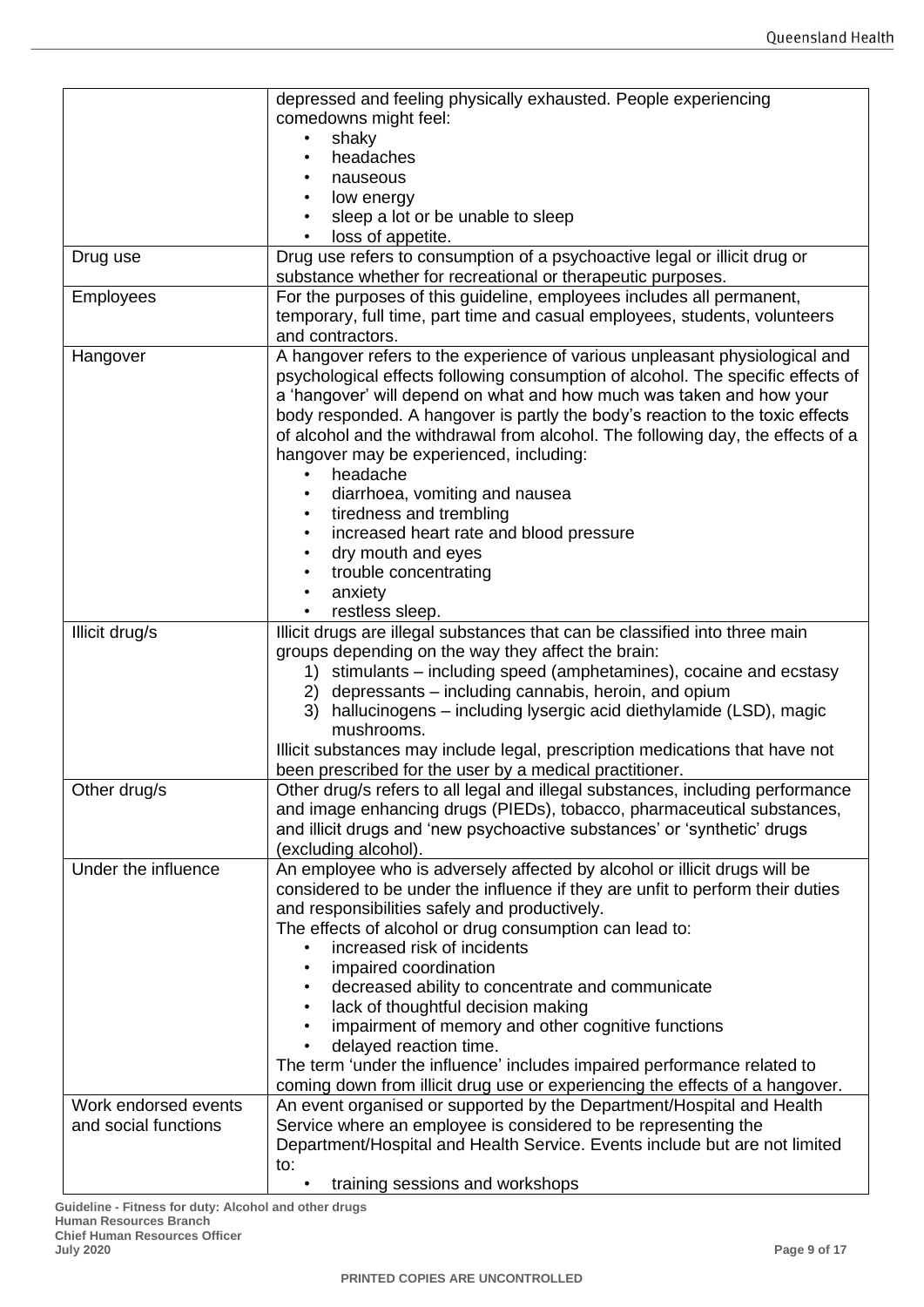|                         | conferences                                                           |  |  |
|-------------------------|-----------------------------------------------------------------------|--|--|
|                         | networking events                                                     |  |  |
|                         | social club events                                                    |  |  |
|                         | Christmas parties or similar functions.<br>$\bullet$                  |  |  |
| Workplace/work location | A workplace or work location includes any Queensland Health building, |  |  |
|                         | telecommuting, working from home, work endorsed events, work social   |  |  |
|                         | functions and whilst operating Queensland Government vehicles.        |  |  |

# **Version Control**

| Version | Date             | <b>Comments</b>                                                                                                                                                                                               |
|---------|------------------|---------------------------------------------------------------------------------------------------------------------------------------------------------------------------------------------------------------|
| 3.0     | <b>July 2020</b> | Guideline:<br>- naming conventions and references updated<br>- application amended as a result of changes to the Hospital and Health<br>Boards (Changes to Prescribed Services) Amendment Regulation<br>2019. |
| 2.0     | January 2020     | Guideline:<br>- formatted as part of the HR Policy review<br>updated to include reference to the Human Rights Act 2019, and<br>employee assistance provider naming convention.                                |
| 1.0     | March 2017       | New document.                                                                                                                                                                                                 |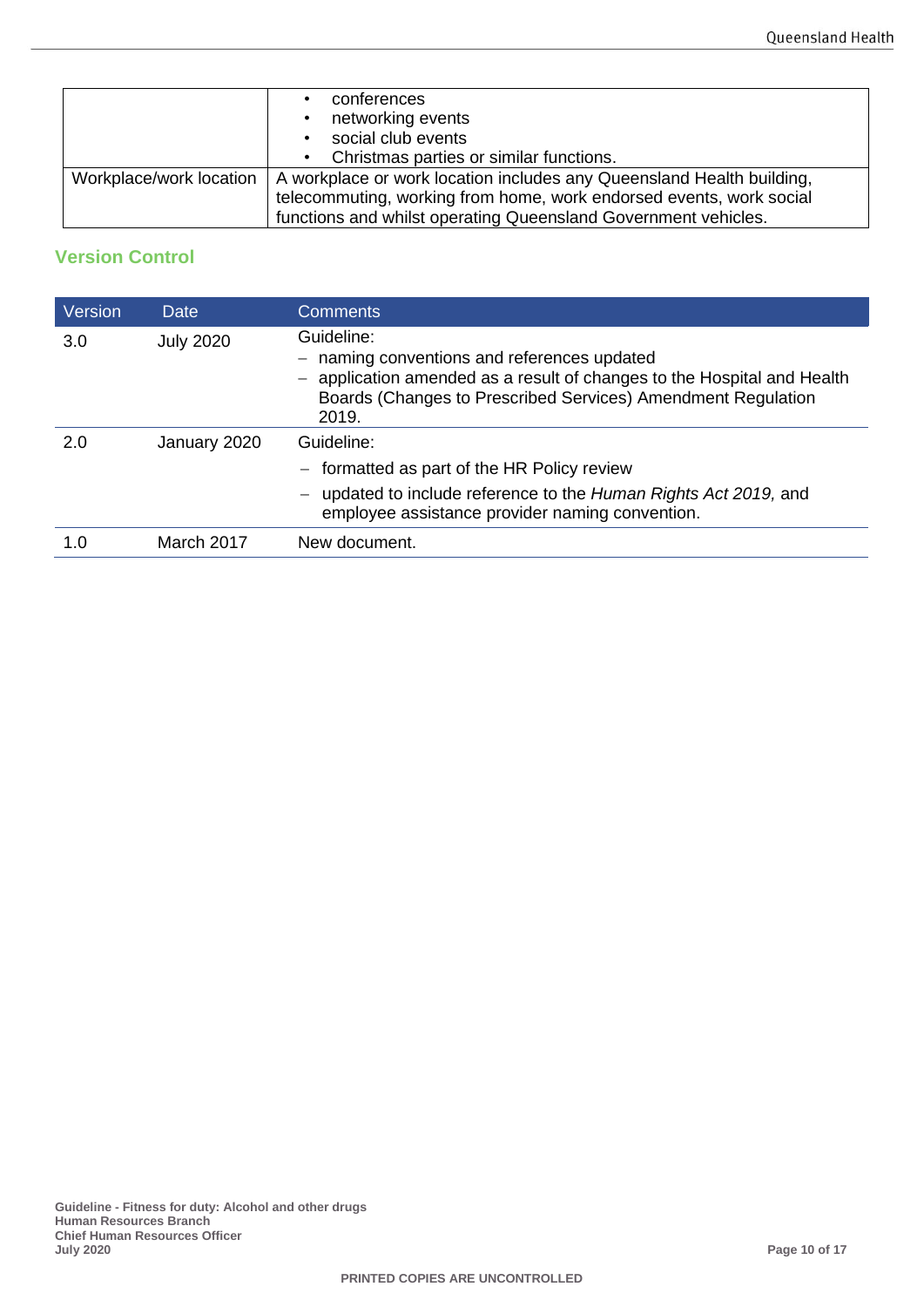# <span id="page-10-0"></span>**Attachment One: Work performance checklist**

(To be completed by manager)

**Chief Human Resources Officer**

This checklist can be used to document work performance.

Note: These are indicators only, a holistic assessment is required.

|   | Observations: Check all that apply:                                                                                                                                                                                                                                  |         |                                                                                                        |  |                                         |
|---|----------------------------------------------------------------------------------------------------------------------------------------------------------------------------------------------------------------------------------------------------------------------|---------|--------------------------------------------------------------------------------------------------------|--|-----------------------------------------|
|   | <b>Absenteeism</b> (refer also the Guideline for absence management)                                                                                                                                                                                                 |         |                                                                                                        |  |                                         |
|   | Patterns of sick leave, without authorisations<br>or medical certificate<br>Taking of unauthorised leave<br>Frequent minor illnesses, without authorisation<br>or medical certificate<br>Lateness in the mornings, at the start of shifts<br>or returning from lunch |         | rostered days off without authorisation<br>or medical certification<br>Improbable excuses for absences |  | Frequent absences prior to or following |
|   | 'On-the-job' absenteeism                                                                                                                                                                                                                                             |         |                                                                                                        |  |                                         |
|   | Continued absences from office, desk or workplace<br>Frequent trips to toilet or kitchen<br>Leaving work early without authorisation                                                                                                                                 | $\Box$  | Long coffee breaks<br>Frequent visits to other areas of the worksite                                   |  |                                         |
|   | Quality of work (refer also Performance improvement HR Policy G11)                                                                                                                                                                                                   |         |                                                                                                        |  |                                         |
|   | Difficulty in recalling instructions or job details<br>Unable to recognise mistakes<br>Unreliability                                                                                                                                                                 | $\perp$ | Misunderstanding instructions<br>Slow to learn new tasks<br>Reduced levels of concentration            |  |                                         |
|   | Quantity of work (refer also Performance improvement HR Policy G11)                                                                                                                                                                                                  |         |                                                                                                        |  |                                         |
| ─ | Missed deadlines<br>Unable to sustain effort, spasmodic work pace<br>Performance appears acceptable as colleagues<br>are covering for them                                                                                                                           |         | Jobs take more time<br>Decreased productivity                                                          |  |                                         |
|   | <b>Workplace incidents</b>                                                                                                                                                                                                                                           |         |                                                                                                        |  |                                         |
|   | Incidents on the job<br>Incidents off the job that affect work<br>performance (e.g. journey accidents)                                                                                                                                                               |         | Near misses<br>Causing other employees to have<br>accidents                                            |  |                                         |
|   | Guideline - Fitness for duty: Alcohol and other drugs<br><b>Human Resources Branch</b>                                                                                                                                                                               |         |                                                                                                        |  |                                         |

**PRINTED COPIES ARE UNCONTROLLED**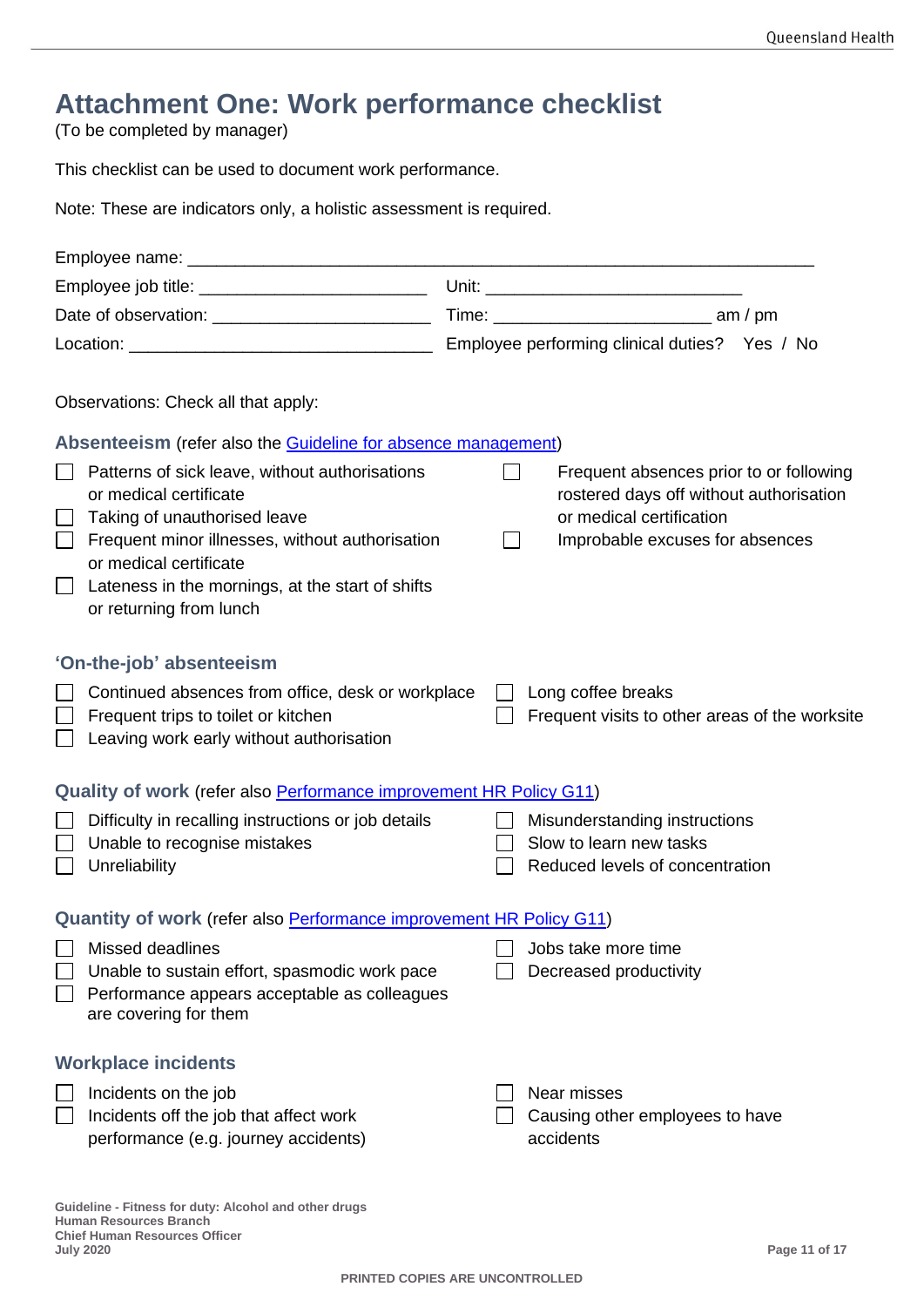| <b>Behaviour of the individual</b><br>Increasing irritability<br>Wide swings in morale, moody and unpredictable<br>Overreaction to real or imagined criticisms, tendency                               | Involved in arguments, fights<br>Borrowing money from co-workers      |
|--------------------------------------------------------------------------------------------------------------------------------------------------------------------------------------------------------|-----------------------------------------------------------------------|
| to blame others<br>Effects on customers, clients or patients<br>Behaviour or actions draw comments or<br>complaints from customers or the general public<br>Impacts of service delivery and reputation | Presenting to work when unable to<br>perform the duties of their role |
| The above employee observations were made by the following:<br>Manager:                                                                                                                                |                                                                       |

Manager name **Signature** Signature **Contact Signature** Date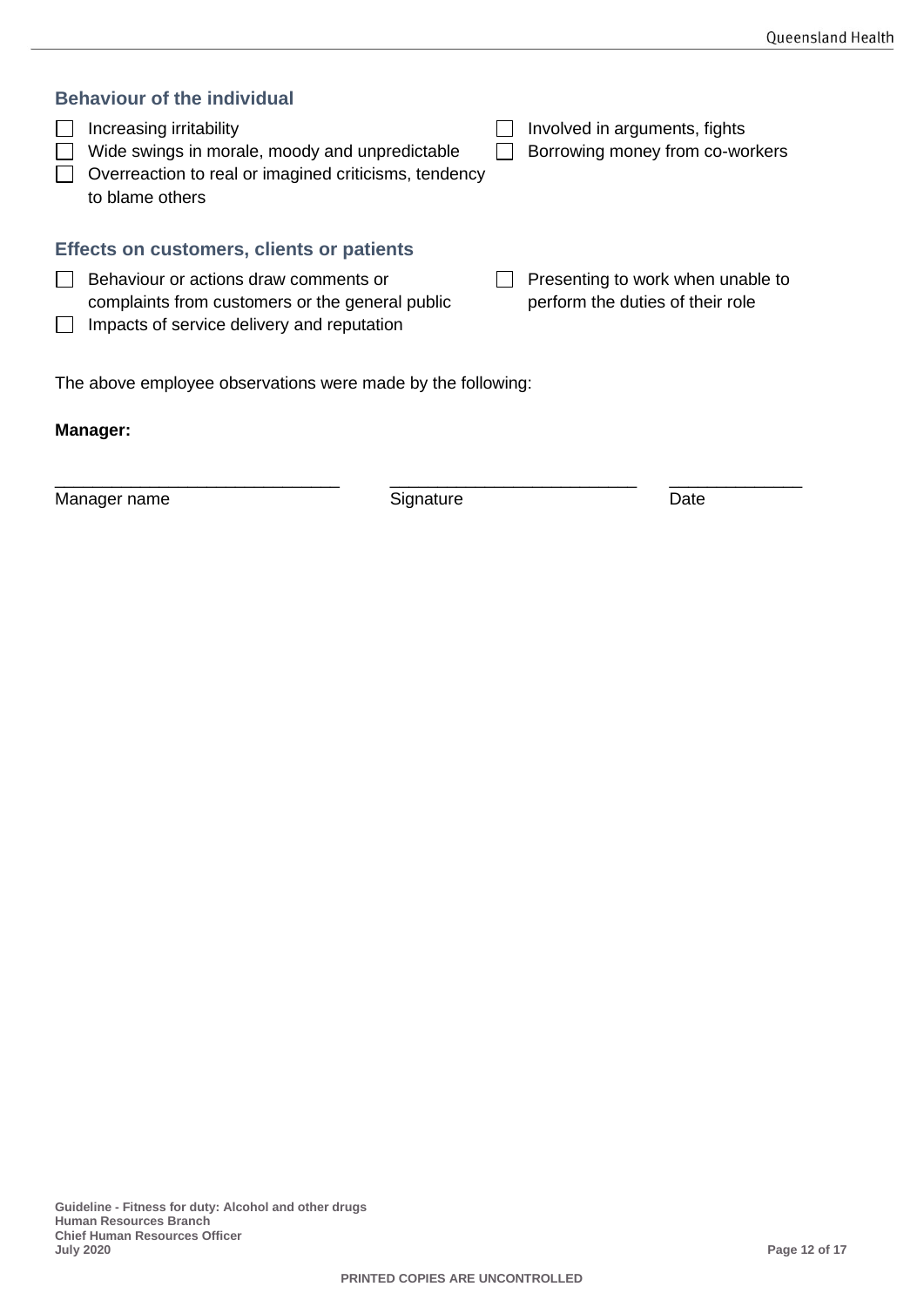# <span id="page-12-0"></span>**Attachment Two: Observations checklist**

This checklist can be used by a manager to document all observed behaviours.

| Employee name:                            |                                                                                                                           |
|-------------------------------------------|---------------------------------------------------------------------------------------------------------------------------|
|                                           | Unit:                                                                                                                     |
| Date of observation: Date of observation: | Time: when the contract of the contract of the contract of the contract of the contract of the contract of the<br>am / pm |
| Location: <u>____________________</u>     | Employee performing clinical duties? Yes / No                                                                             |

Observations: Check all that apply:

| <b>Behaviour</b>                                                           | <b>Appearance</b>             | <b>Speech</b>                 |  |  |  |
|----------------------------------------------------------------------------|-------------------------------|-------------------------------|--|--|--|
| Stumbling                                                                  | Flushed complexion            | Slurred, thick                |  |  |  |
| Drowsy, sleepy, lethargic                                                  | Sweating                      | Incoherent                    |  |  |  |
| $\Box$ Agitated, anxious, restless                                         | Cold, clammy                  | Exaggerated enunciation       |  |  |  |
| Hostile                                                                    | <b>Bloodshot eyes</b>         | Loud, boisterous              |  |  |  |
| □ Unresponsive, distracted                                                 | Tearing, watery eyes          | $\Box$ Rapid, pressured       |  |  |  |
| Clumsy, uncoordinated                                                      | Dilated (large) pupils        | Excessively talkative         |  |  |  |
| Tremors, shakes                                                            | Constricted (pinpoint) pupils | Nonsensical, silly            |  |  |  |
| Flu-like illness complaints                                                | Unfocused, blank stare        | Cursing, inappropriate speech |  |  |  |
| Suspicious, paranoid                                                       | Poor personal hygiene         |                               |  |  |  |
| Unkempt grooming, wearing inappropriate clothing<br>□ Hyperactive, fidgety |                               |                               |  |  |  |
| Inappropriate, uninhibited behaviour                                       |                               |                               |  |  |  |
| Swaying, unbalanced on their feet                                          |                               |                               |  |  |  |
| Withdrawn                                                                  |                               |                               |  |  |  |
| Other observations: (may also include breath smell of alcohol)             |                               |                               |  |  |  |

\_\_\_\_\_\_\_\_\_\_\_\_\_\_\_\_\_\_\_\_\_\_\_\_\_\_\_\_\_\_\_\_\_\_\_\_\_\_\_\_\_\_\_\_\_\_\_\_\_\_\_\_\_\_\_\_\_\_\_\_\_\_\_\_\_\_\_\_\_\_\_\_\_\_\_\_\_\_\_\_\_\_\_\_\_ \_\_\_\_\_\_\_\_\_\_\_\_\_\_\_\_\_\_\_\_\_\_\_\_\_\_\_\_\_\_\_\_\_\_\_\_\_\_\_\_\_\_\_\_\_\_\_\_\_\_\_\_\_\_\_\_\_\_\_\_\_\_\_\_\_\_\_\_\_\_\_\_\_\_\_\_\_\_\_\_\_\_\_\_\_ \_\_\_\_\_\_\_\_\_\_\_\_\_\_\_\_\_\_\_\_\_\_\_\_\_\_\_\_\_\_\_\_\_\_\_\_\_\_\_\_\_\_\_\_\_\_\_\_\_\_\_\_\_\_\_\_\_\_\_\_\_\_\_\_\_\_\_\_\_\_\_\_\_\_\_\_\_\_\_\_\_\_\_\_\_ \_\_\_\_\_\_\_\_\_\_\_\_\_\_\_\_\_\_\_\_\_\_\_\_\_\_\_\_\_\_\_\_\_\_\_\_\_\_\_\_\_\_\_\_\_\_\_\_\_\_\_\_\_\_\_\_\_\_\_\_\_\_\_\_\_\_\_\_\_\_\_\_\_\_\_\_\_\_\_\_\_\_\_\_\_

The above employee observations were made by the following:

**Manager:**

Manager name and the Signature Signature Date

\_\_\_\_\_\_\_\_\_\_\_\_\_\_\_\_\_\_\_\_\_\_\_\_\_\_\_\_\_\_ \_\_\_\_\_\_\_\_\_\_\_\_\_\_\_\_\_\_\_\_\_\_\_\_\_\_ \_\_\_\_\_\_\_\_\_\_\_\_\_\_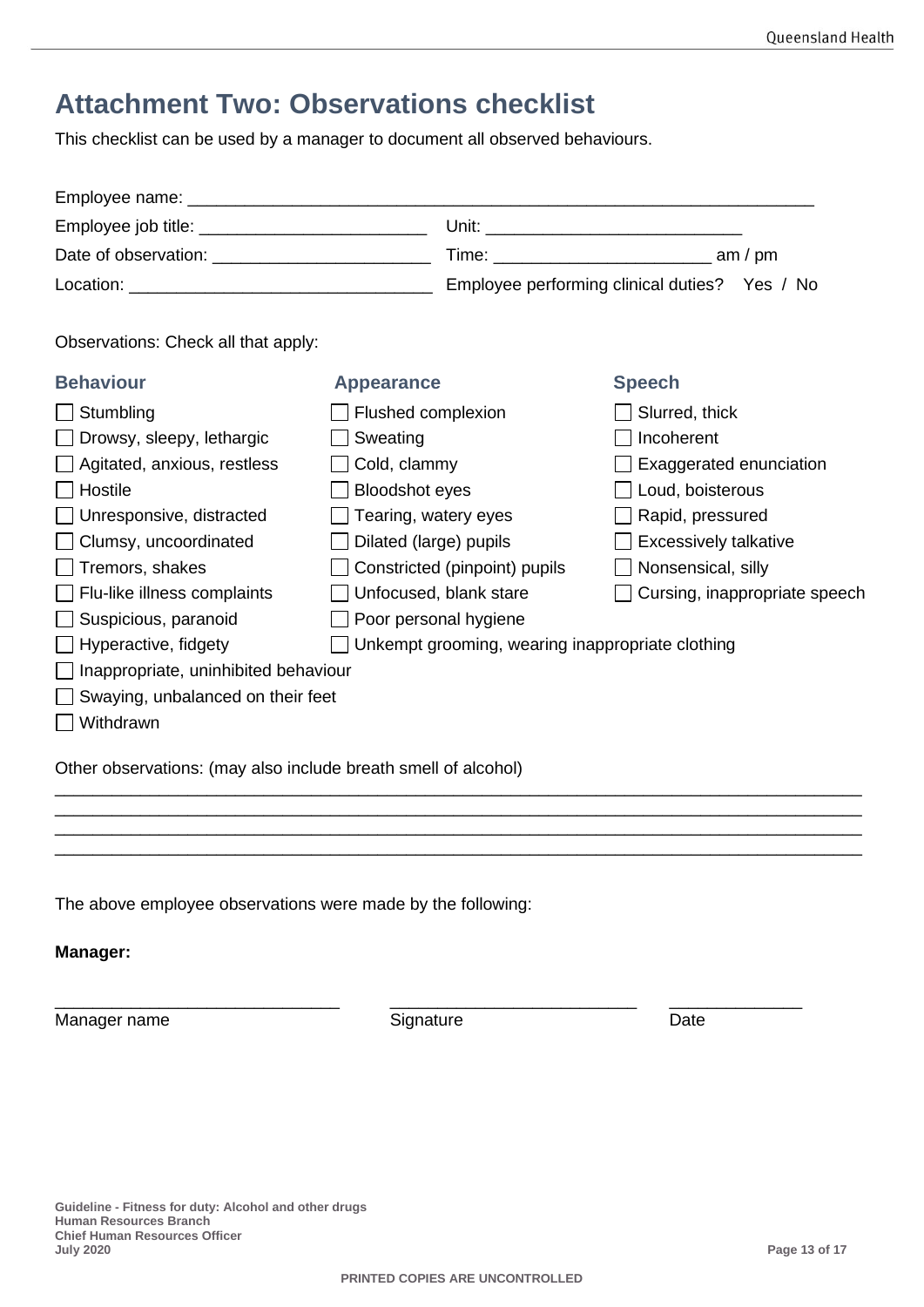# <span id="page-13-0"></span>**Attachment Three: Managing performance and behaviour in the workplace**



<span id="page-13-1"></span>Note: Please contact your local human resource team at any time for support or advice.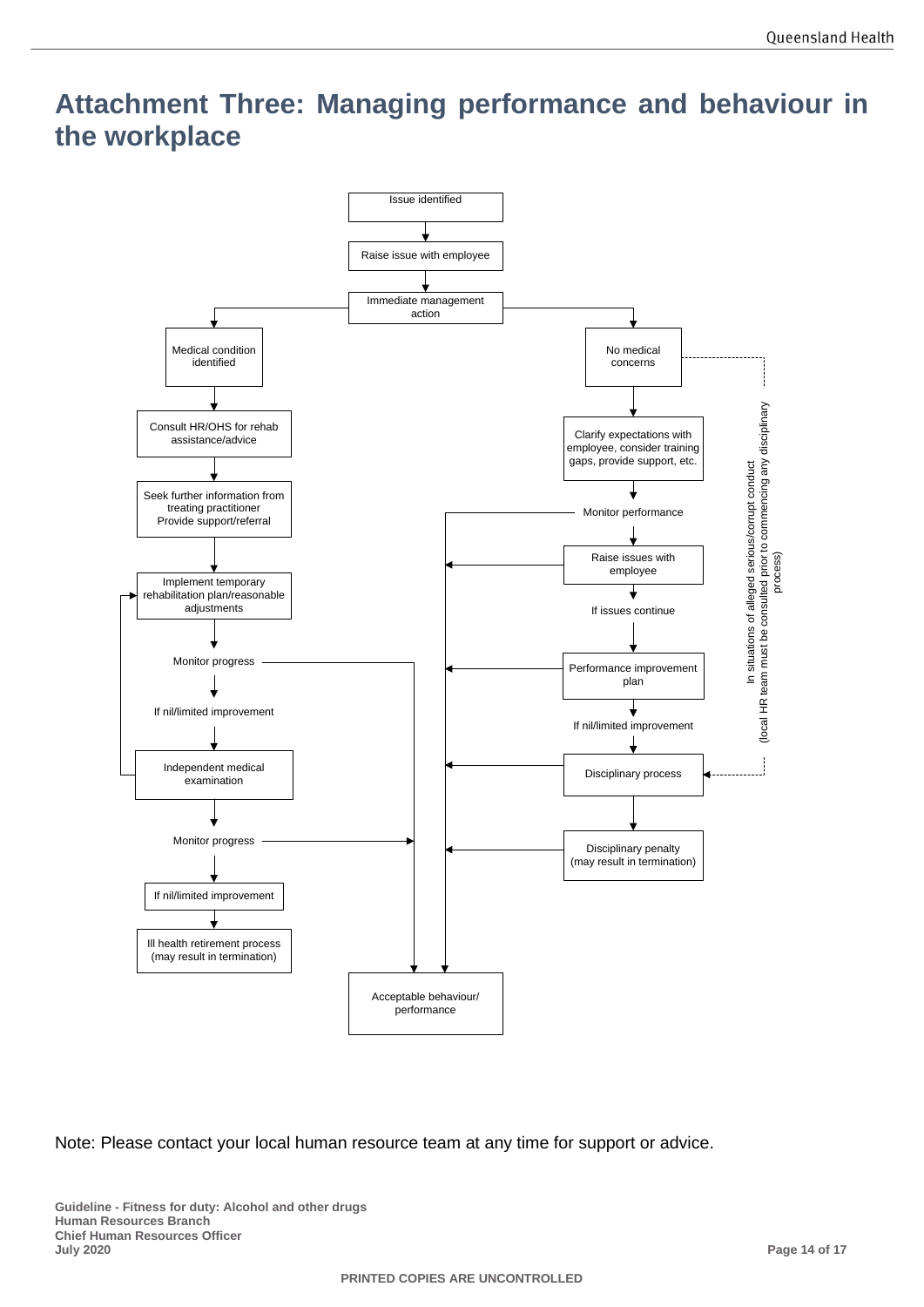# **Attachment Four: Planning for a work function**

Tips for planning an enjoyable and incident-free work function or event:

- Promote your event as a fun, activity-filled celebration where alcohol is not the focus.
- Promote the Code of conduct for the Queensland Public Service, and Fitness for duty: Alcohol and other drugs HR Policy E16 before the event so everyone knows what is expected of them.
- Appoint someone to be responsible for overseeing that the event runs smoothly and to be the point of call should any problems arise on the day.
- If alcohol is going to be available at the function, the event should be held at a licenced venue.
- Ensure your employees are being serviced by RSA-trained (responsible service of alcohol) bar staff.
- Avoid table service and "top ups" as these make it harder for employees to keep track of how many drinks they have consumed.
- Provide plenty of free water, soft drink and other non-alcoholic drinks.
- Provide substantial and diverse food options, making sure everyone's dietary requirements are catered for.
- Keep everyone busy, entertained and well-organised.
- Consider and communicate safe transport options prior to the event.
- Have a plan in place for managing intoxicated employees or guests.
- Consider security options.
- Log and document any incidents.
- Hold a debrief session after the event to assess how it all went.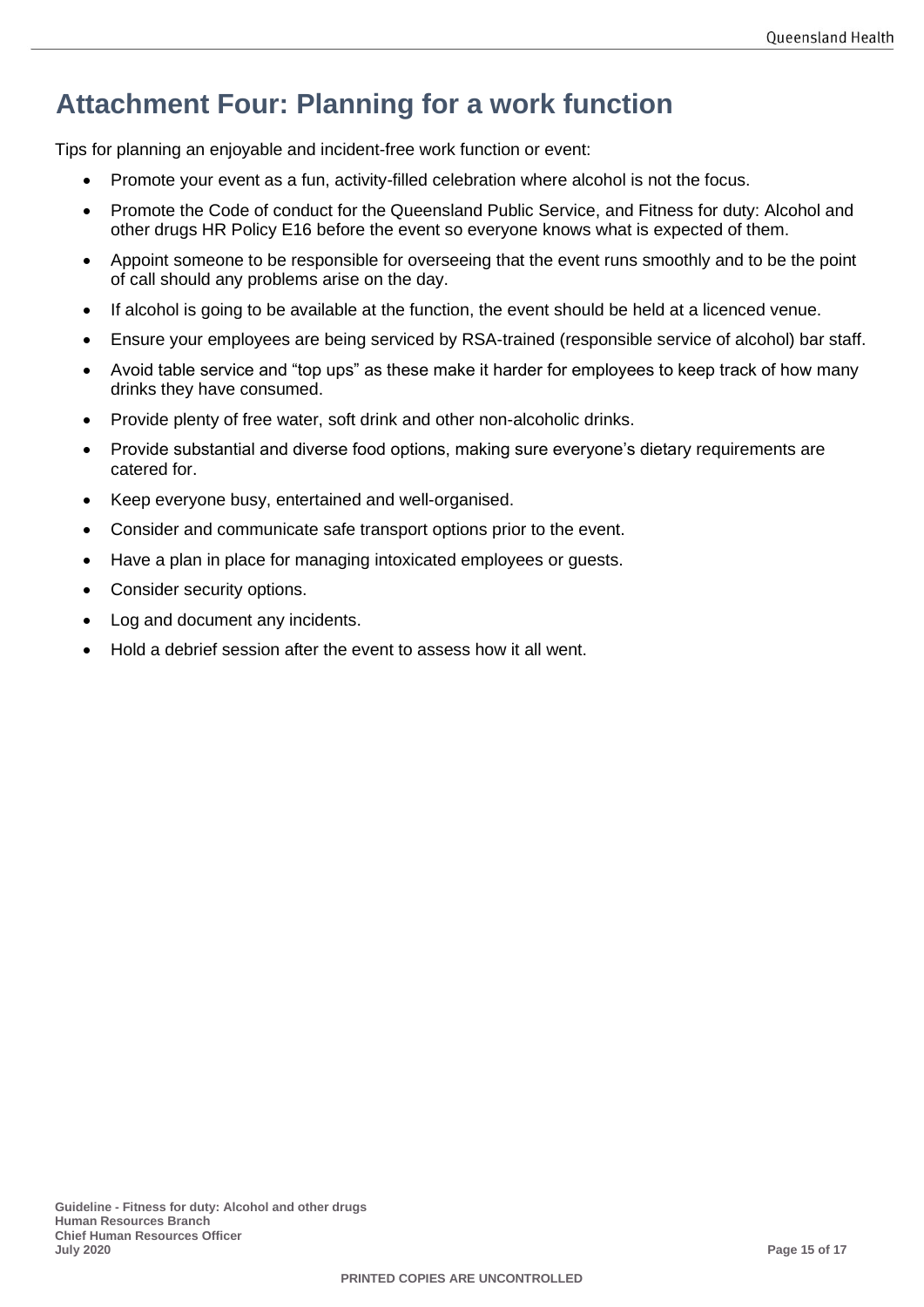# <span id="page-15-0"></span>**Attachment Five: Frequently asked questions**

### **1. Which policy do I access for information on alcohol and other drugs?**

This guideline should be read in conjunction with the Fitness for duty: Alcohol and other drugs HR Policy E16.

A list of other supporting documents can also be found under section 8 of this guideline.

#### **2. What is the first thing I should do as a manager if I suspect an employee is under the influence of alcohol or drugs?**

A manager should make an objective assessment of the situation including identifying whether the employee's performance and/or behaviour has the potential to place themselves and others at risk. Further information is outlined in section 3.2 of this guideline.

#### **3. When should I involve human resources in the process?**

A manager may consult their local human resources team for assistance and support at any stage throughout the process.

#### **4. When does a process move from an informal to disciplinary process?**

Each situation arising would need to be assessed on its own merits prior to determining whether or not a disciplinary process was the most appropriate course of action.

Discipline may be appropriate where it has been identified that there are no underlying medical issues, training deficiencies etc. responsible for, or contributing to, the behaviour/performance and/or conduct concerns. It is important to note that there may be a number of steps between when a manager first raises an issue with an employee and when they may consider a disciplinary process is warranted. For example, the manager may consider alternative duties or reasonable adjustments for the employee or implementing a performance improvement plan.

#### **5. Is confidentiality assured if an employee discloses an alcohol or other drug problem?**

All employment related matters, including where an employee has disclosed issues with alcohol or other drugs, will be managed in confidence as far as practicable. Employees should be aware, however, that it may be necessary for a manager to disclose confidential information to ensure the effective management of the matter. If an employee has any concerns regarding confidentiality, they should talk with their manager or local human resources team.

#### **6. Can I consume alcohol during work breaks, including lunch?**

The consumption of alcohol during the work-day is not encouraged. However, if employees choose to consume alcohol on a break, or at a work-related function, they are expected to do so in a responsible manner and uphold the reputation and values of Queensland Health and the Queensland public service. If employees choose to consume alcohol on a break, or at a work-related function, they must not be under the influence when they return to work.

#### **7. Will employees be tested for alcohol or other drug consumption?**

No, Queensland Health does not use alcohol or drug testing in the workplace.